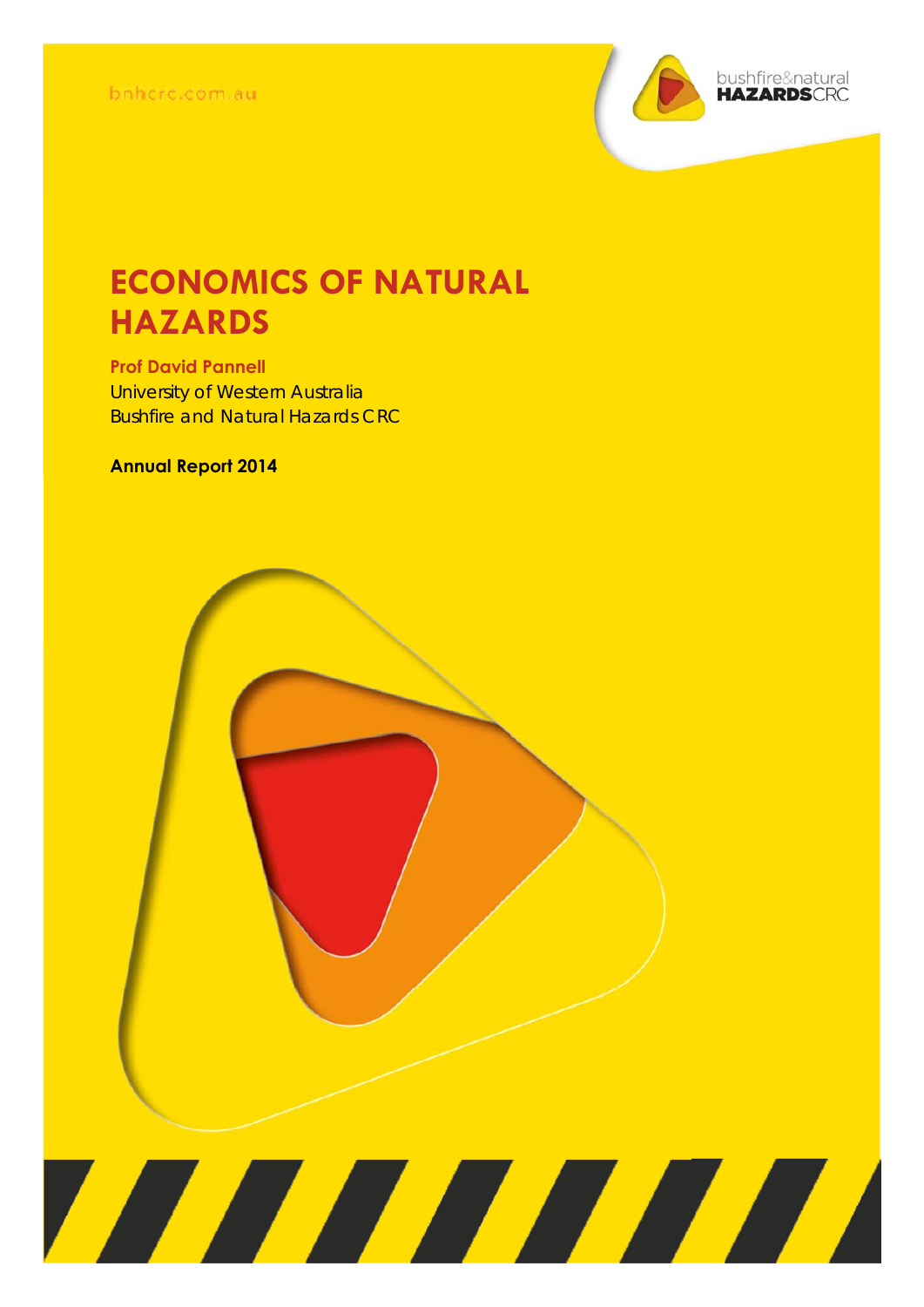





© Bushfire and Natural Hazards CRC, 2015

No port of this publication may be reproduced, storied in a retrieval system or transmitted in any form without the prior written permission from the copyright owner, except under the conditions permitted under the Australian Copyright Act 1968 and subsequent amendments.

#### **Disclaimer:**

The Bushfire and Natural Hazards CRC advises that the information contained in this publication comprises general statements based on scientific research. The reader is advised and needs to be aware that such information may be incomplete or unable to be used in any specific situation. No reliance or actions must therefore be made on that information without seeking prior expert<br>professional, scientific and technical advice. To the extent permitted by law, the<br>Bushfire and Natural Hazards CRC (including its employees and consu arising directly or indirectly from using this publication (in part or in whole) and any information or material contained in it.

#### **Publisher:**

Bushfire and Natural Hazards CRC

January 2015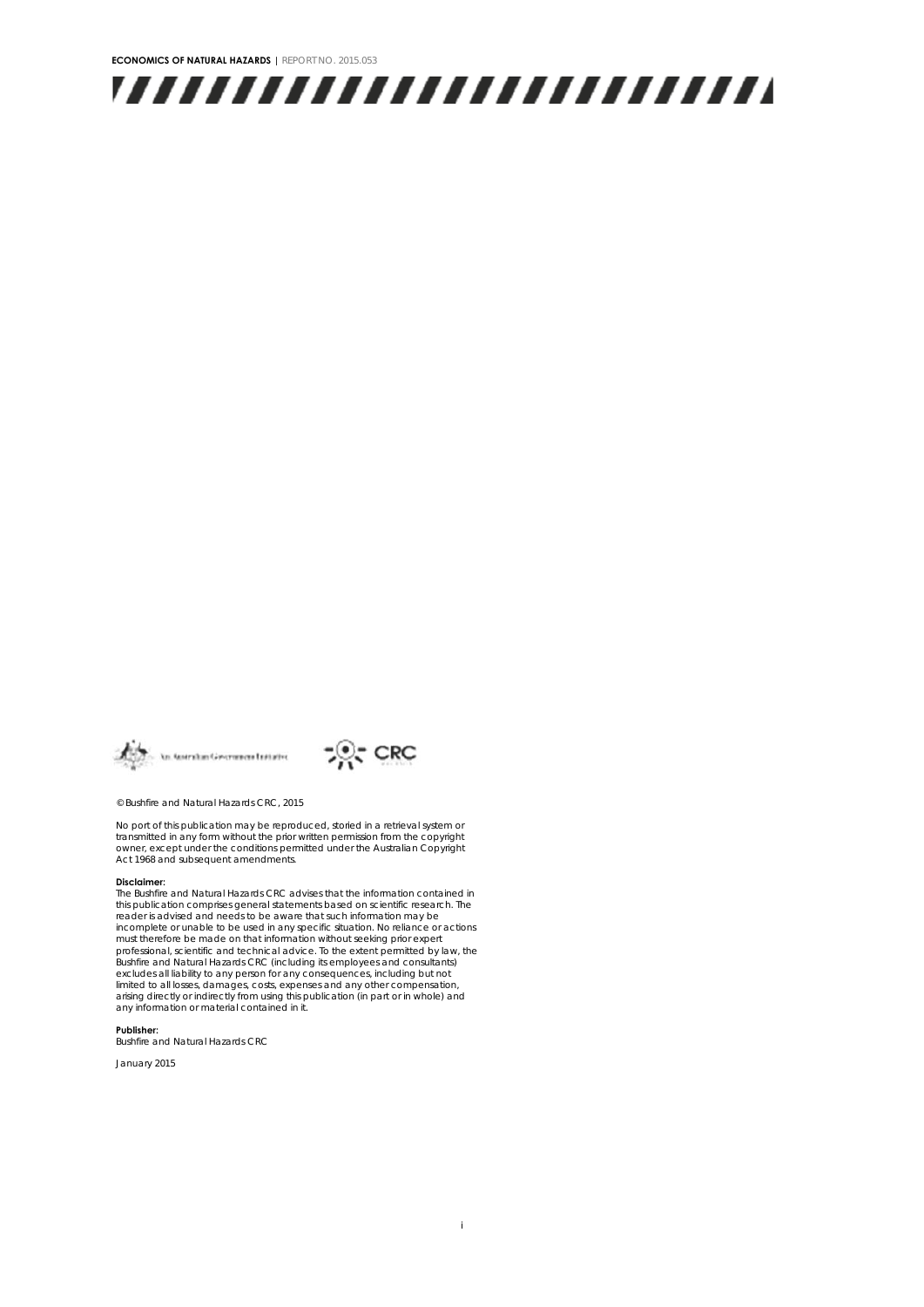

#### **Economics of Natural Hazards**

#### **Bushfire and Natural Hazards CRC Annual Report (2014)**

#### **Project Summary**

The project tackles from an economics perspective issues relating to non-financial benefit estimation, risk analysis, and development of decision making frameworks that would help deliver value for money from public investments in natural hazard management. It has a broad scope in terms of natural hazards, including fires, earthquakes, floods, cyclones and tsunamis. It aims to improve the management of bushfires and other natural hazards by delivering the following outcomes:

- 1. Improved recognition of non‐financial benefits of management and policy for natural hazards, influencing decisions about budget levels and about management and policy options.
- 2. Improved decision making about management and policy options considering the full range of relevant factors (technical, social, economic, environmental, policy).
- 3. Improved ability to discuss appropriate budget levels with policy makers and treasury.
- 4. Improved quality of economic analysis throughout the sector, resulting in stronger and more defensible analyses, and stronger support from Treasury.

The research team has extensive experience non‐market valuation, integrated modelling and the economics of environmental and natural resource management and policy. The integrated modelling work builds on our previous work on prescribed burning where we developed powerful approaches for evaluating the value for money offered by alternative management and policy options. For the valuation related work, we have recruited four outstanding environmental economists with extensive experience and high expertise in valuation to be collaborators in this research: Professor Peter Boxall (University of Alberta, Canada); Professor John Rolfe (Central Queensland University); Professor Rob Johnston (Clark University, USA); and Professor Nick Hanley (University of Sterling, UK).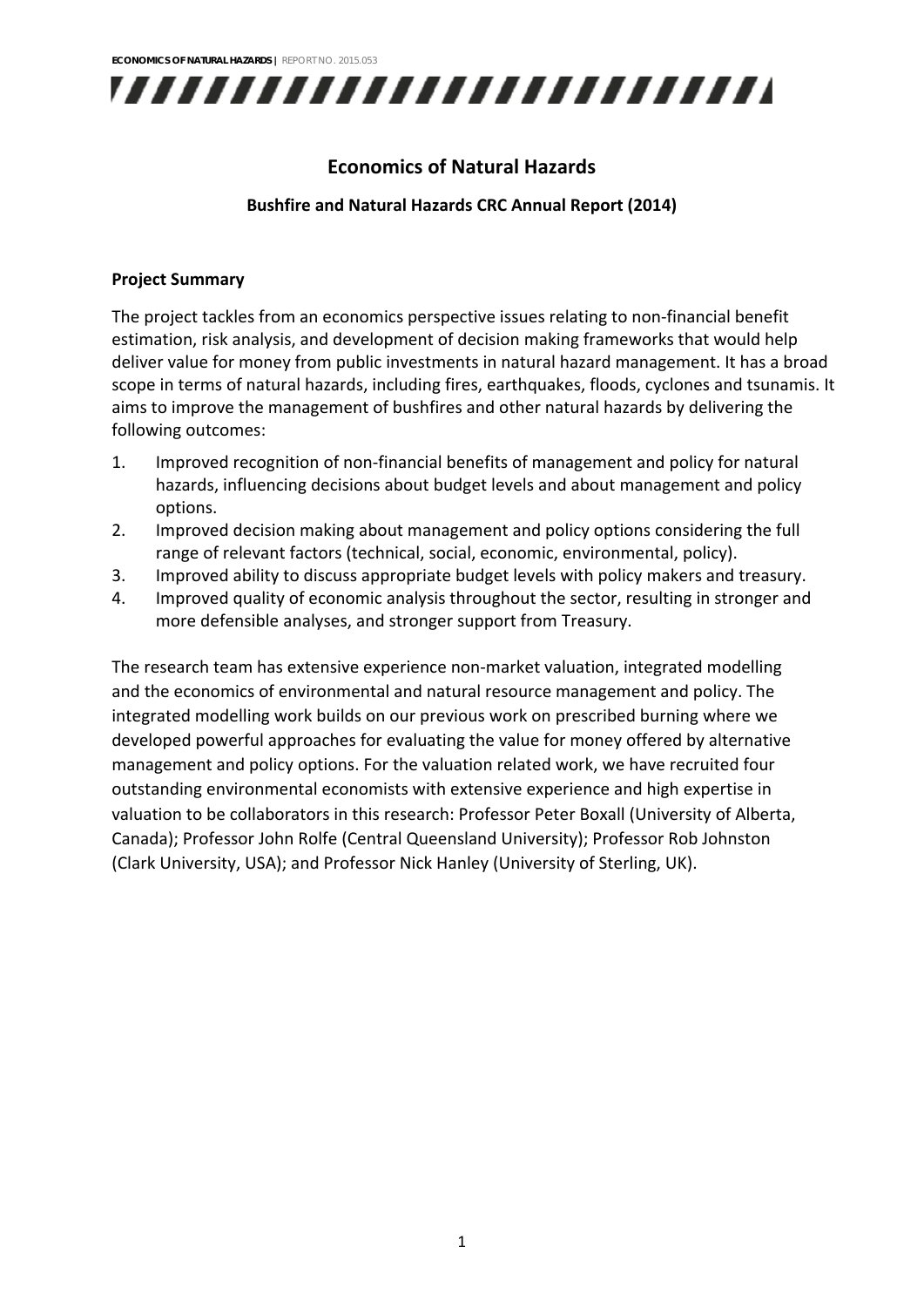## ,,,,,,,,,,,,,,,,,,,,,,,,, **Introduction**:

## Natural hazards have a number of things in common when it comes to planning, decision making and evaluation of public investments. First, they are complex and, therefore, effective decision making and evaluation requires synthesis and integration of many different types of information within a context of high risk and uncertainty. Second, addressing these issues well requires an inherently multidisciplinary approach, often requiring information from biological sciences, physical sciences, social sciences and economics. Third, data requirements for strong decision making and helpful evaluation are extensive, and existing data sources are usually insufficient for this purpose. Fourth, some of the key impacts of natural hazards are relatively intangible, making them difficult to quantify, especially in a way that can feed into decision making. Finally, research into planning, decision making and evaluation for natural hazards is relatively lacking.

In the case of bushfires, for example, decision making requires combining information on physical, biological, social and economic aspects such as: risks of fire occurrence, risks of fire spread, frequencies of fires of different severities, impacts of weather conditions on these things, losses associated with bushfires of different severities, reductions in those losses under different prescribed burning regimes, and costs of different prescribed burning regimes. Experience in a Bushfire CRC project shows that only a minority of the required information is readily available in existing datasets. Intangible benefits of bushfire management include effects on life, health, feelings of safety, biodiversity, threatened species, and water quality. Integrated economic analysis of strategic bushfire decisions has been undertaken in Australia only for two case studies. The knowledge gaps for other hazards, such as earthquakes, floods, cyclones and tsunamis, are similarly significant.

This project aims to fill key knowledge gaps on issues related to values, risks, and decision making to deliver value for money from public investments in natural hazard management.

#### **The Project**:

The main objectives of the project are these:

#### **i. Estimate in dollar terms the non‐financial benefits (particularly environmental and social benefits) of management and policy for natural hazards.**

End‐user organisations have indicated the need for a stronger focus on dollar valuation of non‐financial benefits from natural hazard policy and management. The challenge here is that there are so many different contexts within which these values may be needed, and it is not practical or affordable to conduct new studies for each context. Environmental economists have developed a technique called "benefit transfer", which involves attempting to extrapolate from existing studies, but even this is not an ideal solution. It requires a high level of economics expertise, and it relies on the existence of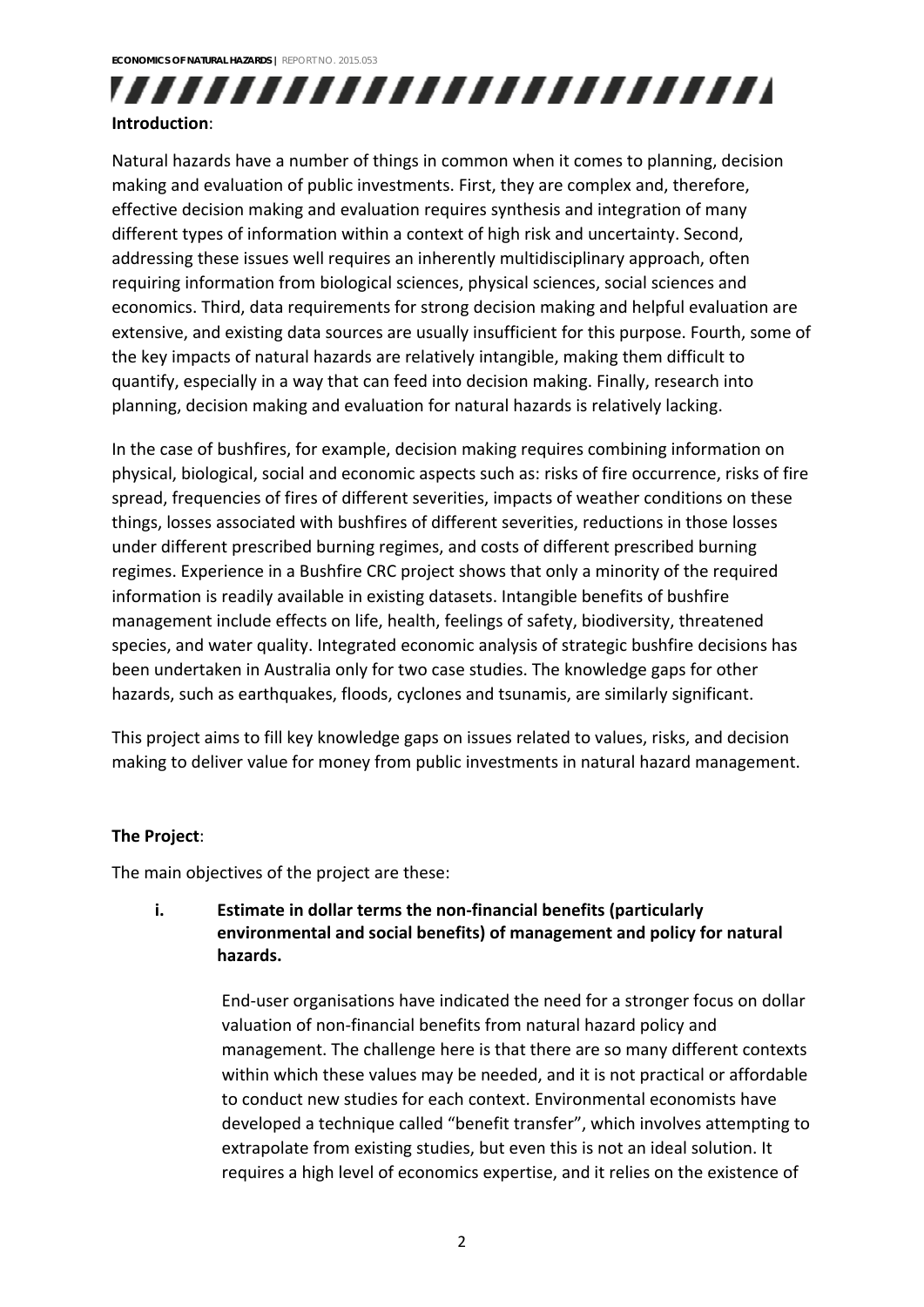

relevant studies to extrapolate from, which is often not the case for natural hazards.

In this project, we will develop an innovative tool for efficiently generating estimates of dollar values for non‐financial benefits. The aim is to develop a tool that people with only moderate economics knowledge are able to use, and that people with no economics knowledge can learn from.

#### **ii. Undertake integrated economic analysis of management and policy for natural hazards.**

This study involves integration of technical, social, biophysical and policy information within an economics framework with a decision-making focus. It is also a study that requires high levels of participation by end users. Strengths of the integrated approach to the analysis include that: it provides a mechanism for bringing research results into decision making about policy and management; it combines economic rigour with stakeholder participation; and it provides information in a form that is useful in discussions about resourcing and policy design. Two case studies will be identified in consultation with the CRC and stakeholders.

#### **iii. Conduct risk analysis for different levels of overall budget for natural hazard policy and management, exploring the high variance of budget requirements from year to year. (PhD student project)**

Emergency services organisations receive a certain budget allocation, which typically is sufficient to deal with the community's demand for emergency services in a typical year. However, there are years when emergencies are unusually numerous or serious, such that this budget falls well short of requirements. When weighing up these different types of years when setting an overall budget, how should governments strike a balance? This analysis will involve: 1) Estimating the probability distribution of budget demands for emergency services over time; 2) Identifying the benefits of providing different types of emergency services, and the losses incurred if they are not provided; and 3) Comparing overall long‐term costs and benefits of different resource levels, weighted by frequencies of the year‐types.

This sub‐project is intended to be a PhD project, using Victoria as a case study.

#### **iv. Develop guidelines for the conduct of sound economic analysis of natural hazard policy and management**

This component of the project involves developing an accessible and understandable guide to undertaking economic analysis of natural hazard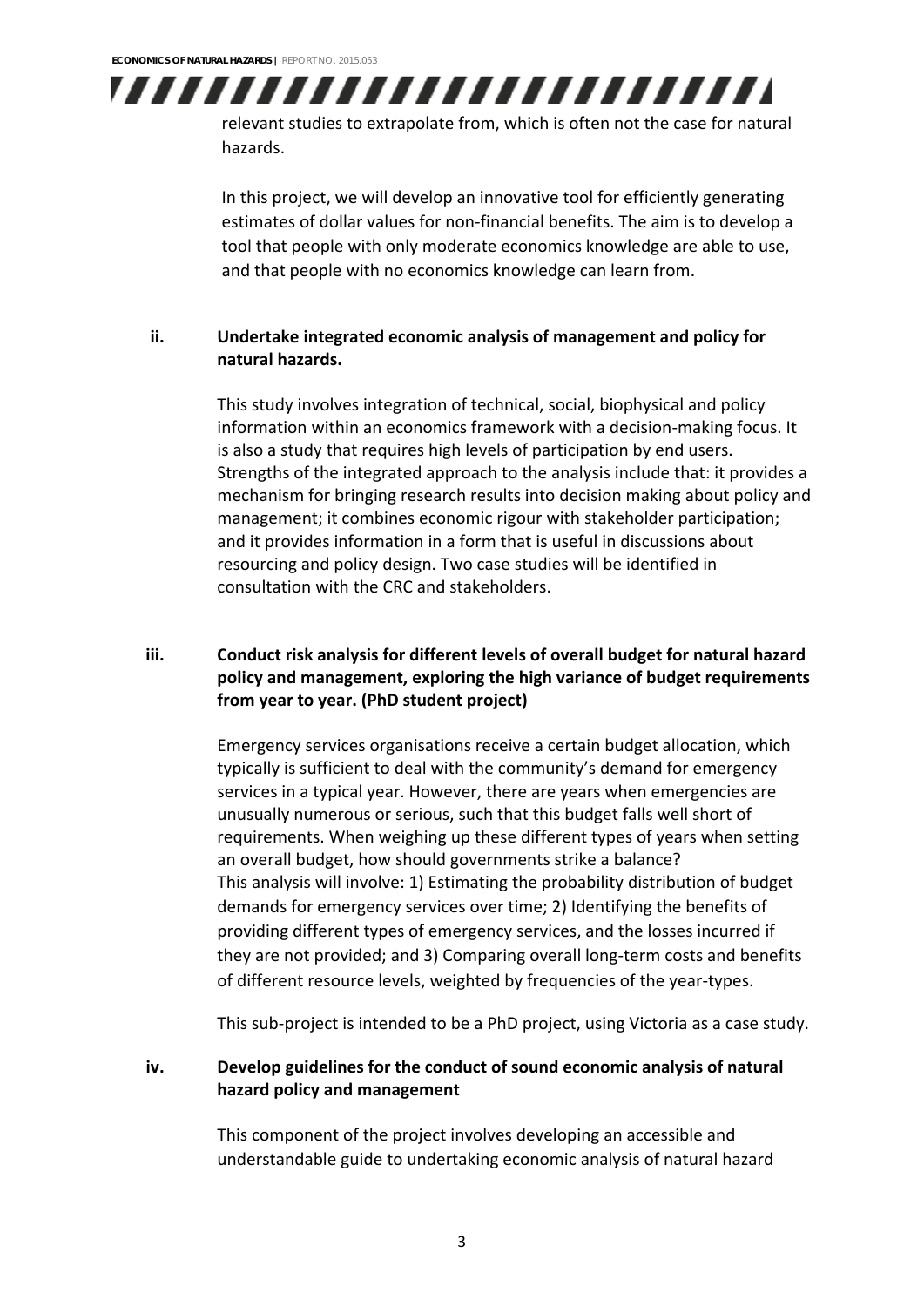# ,,,,,,,,,,,,,,,,,,,,,,,,,

management and policy. The work will be based on: experience in the research undertaken to address the other project objectives; experience in the Bushfire CRC; relevant research literature and textbooks. The guide should be helpful to agencies in:

- formulating its needs for economic analysis,
- knowing what to ask economists (internal or external) to do,
- evaluating the quality of economic analysis that has been conducted,
- understanding the data requirements, and
- supporting economists beginning work on natural hazards.

The project runs between March 2014 and December 2017.

### **Progress to June 30 2014**

Most of the activities in the first year have focused on preparatory work, including liaising with end users and other cluster members to define the research scope, recruiting postdoctoral fellows, and participating in research forums and workshops. The specific activities for the year to June 2014 are as follows:

1) The project leader has liaised with different end users and the cluster leader (Ed Pikusa). The list of end users was expanded to include: Metropolitan Fire and Emergency Services Board (Victoria), Department of Fire and Emergency Services (WA), Attorney‐General's Department, Rural Fire Services (NSW), Fire and Emergency Services Commission SA (SAFECOM), State Fire Management Council (TAS), Office of Environment & Heritage (NSW), South Australia Metropolitan Fire Service (SAMFS)

2) The project leader (David Pannell) and Atakelty Hailu attended the Establishment Research Advisory Forum held during March 18‐20, 2014, in Adelaide. David Pannell gave a presentation on the project. Both team members participated in cluster meetings.

3) A PhD top-up scholarship has been advertised (for a researcher to work on objective 3 of the project).

4) Potential postdoctoral researchers were approached. The postdocs will start work in the project in early 2015

5) Atakelty Hailu participated at the Disaster Mitigation Workshop held in Melbourne (May 23) and met with researchers from other agencies working on areas that are related to the focus of this project.

7) Atakelty Hailu, David Pannell and Fiona Gibson (a potential postdoc) participated in WCERE 2014 (World Congress of Environmental and Resource Economists) and attended presentations by researchers working on natural hazards in other countries (US, Europe and Japan).